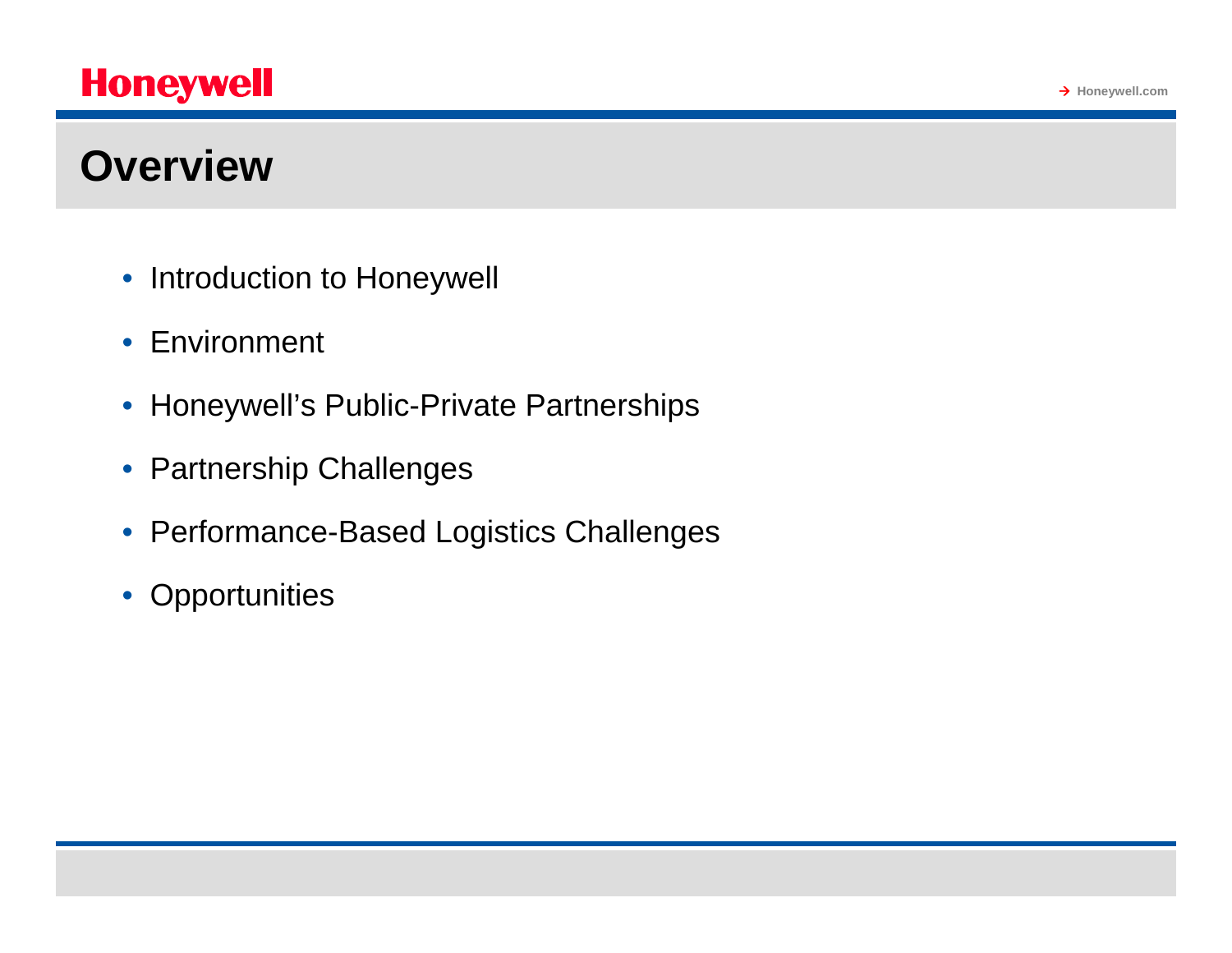## **Honeywell Technology Solutions Inc. Overview**



## **Space, Networks & Communications Communications**

**Logistics Logistics Services Services**

## **Technical Technical Services Services**

**→ Honeywell.com** 

#### **PROFILE**

- **Wholly-owned subsidiary headquartered in the Washington-Baltimore Corridor**
- **Approximately 5,000 employees**
- **Over 100 locations: 22 countries, 33 states, the District of Columbia**
- **More than 100 active contracts**

#### **HERITAGE**

- **Bendix Radio (1950)**
- **Bendix Field Engineering Corporation (1961)**
- **AlliedSignal Technical Services Corporation (1993)**
- **Honeywell Technology Solutions Inc. (2000)**
- **Dimensions International Acquired (2007)**

*Primarily Government Technology-Oriented Solutions*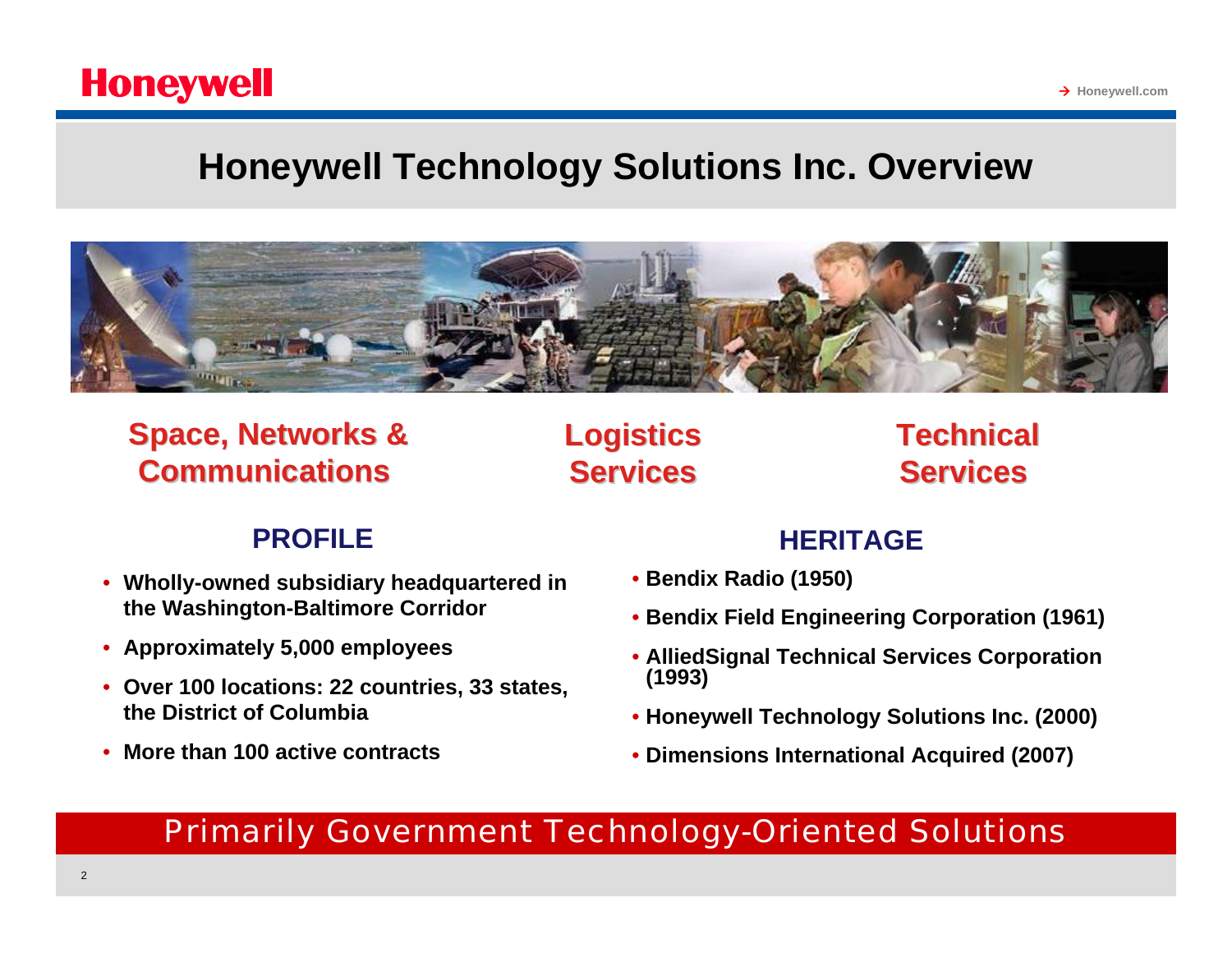## **Honeywell**

# **Challenging Environment**

### **Combat Operations**

- Warfighting operation tempo 5 to 10 times greater than peacetime
- Deployed equipment "aging" faster than it can be replaced
- Continued combat and logistics mission in Iraq and Afghanistan

## **Budget**

- Procurement programs appear at risk deferred or cancelled
- Requirement to "sustain" legacy systems
- Defense budgets appear to be leveling off or declining

### *How do we do more with less?*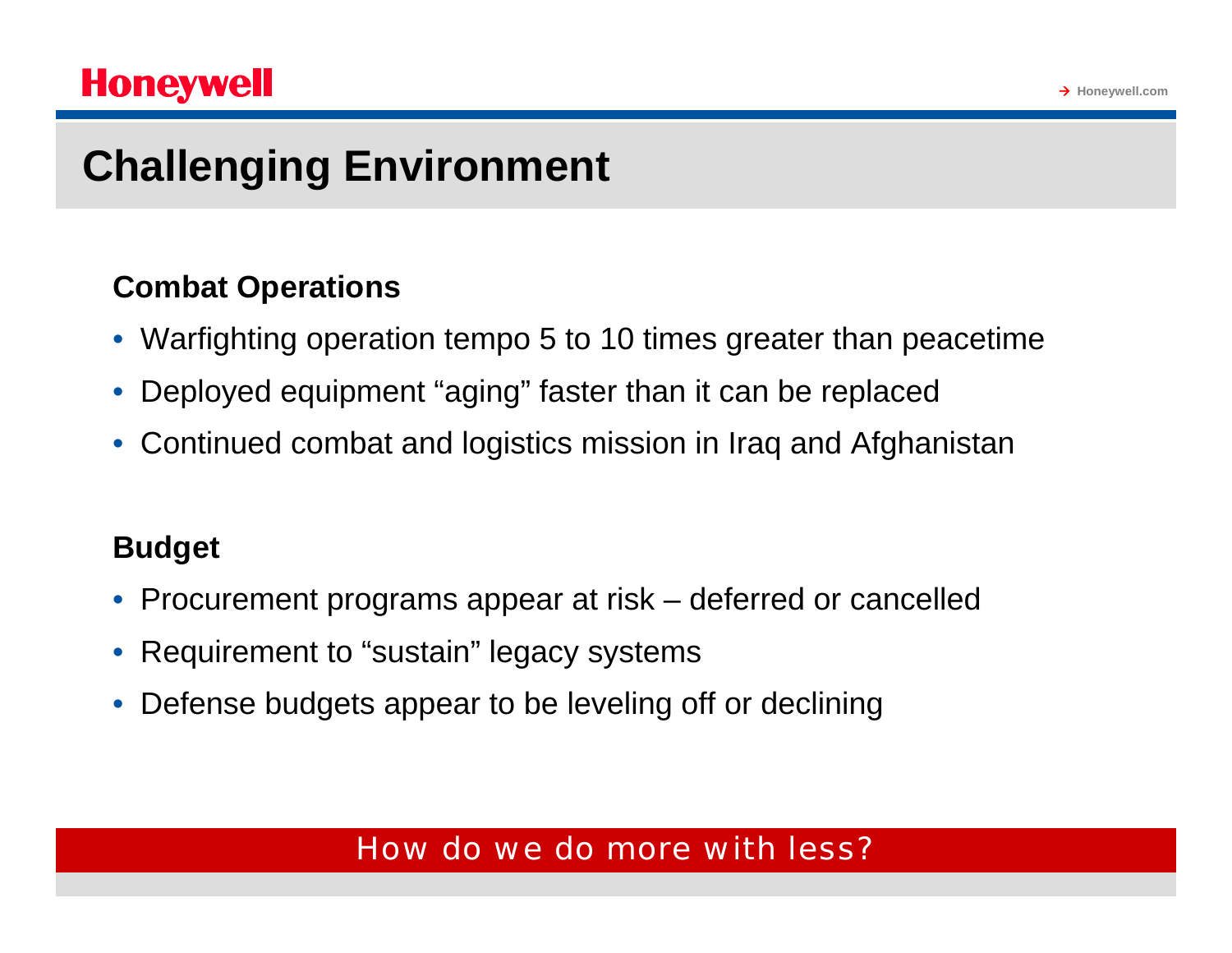## **Public Private Partnering**



*Building Winning Relationships*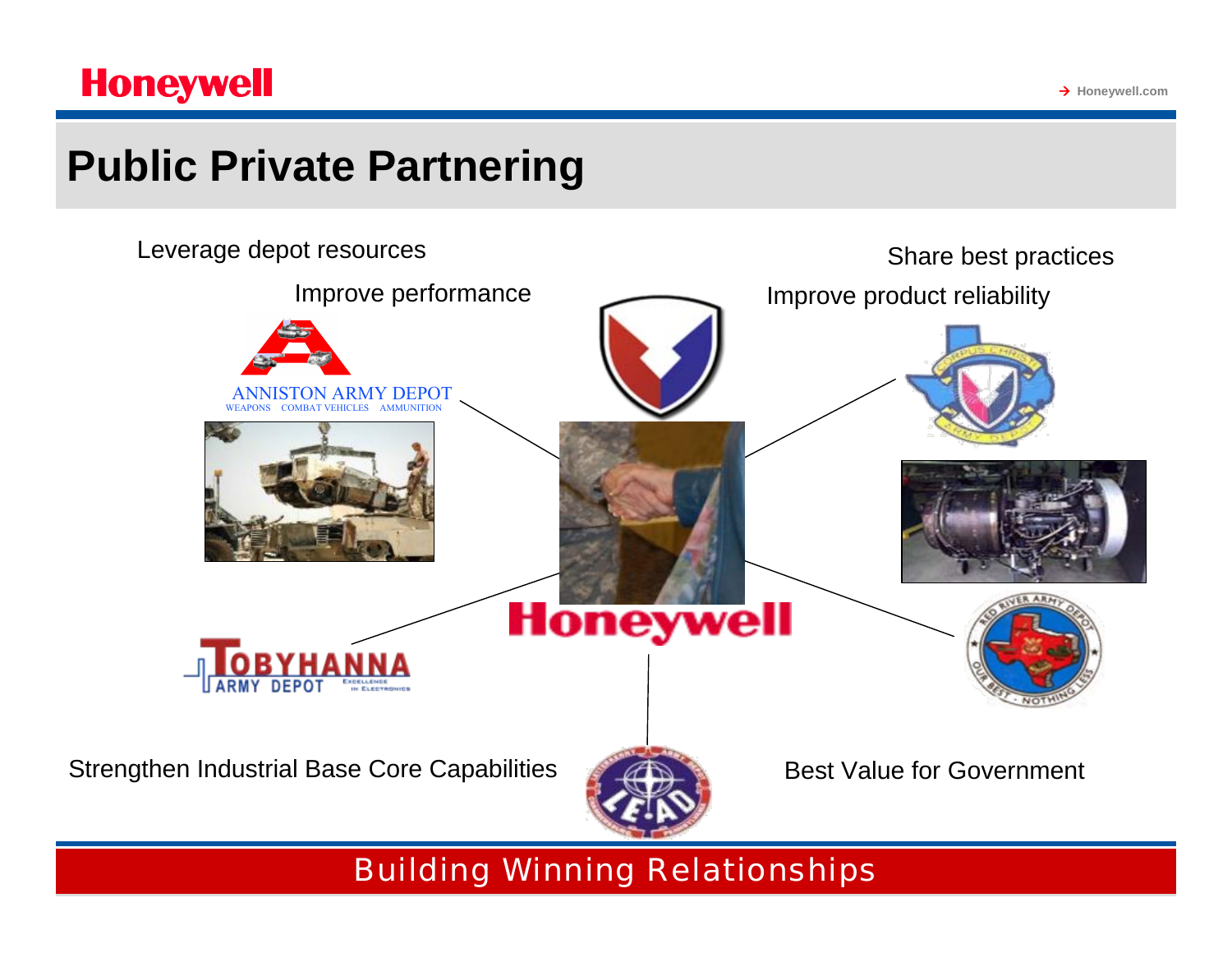## **Honeywell**

# **Army Total InteGrated Engine Revitalization (TIGER)**

#### **Army Maintenance Support**

- Partnership with Anniston AD depot artisans provide touch labor
- Increased life of the M1 Abrams tank engine to 1,000 hours (2X over baseline)

#### **Logistics Management**

- Supply chain management and reclamation of repairable parts
- Condition-Based Maintenance
- Field Service Engineering and Support

#### **Exceeding Award Fee Requirements**

- 2006 SECARMY Award for Excellence in Contracting
- \$32 million in cost avoidance at field repair locations
- First pass yield increased from 60% to 93%

### *Proven Performance, Quantifiable Results*



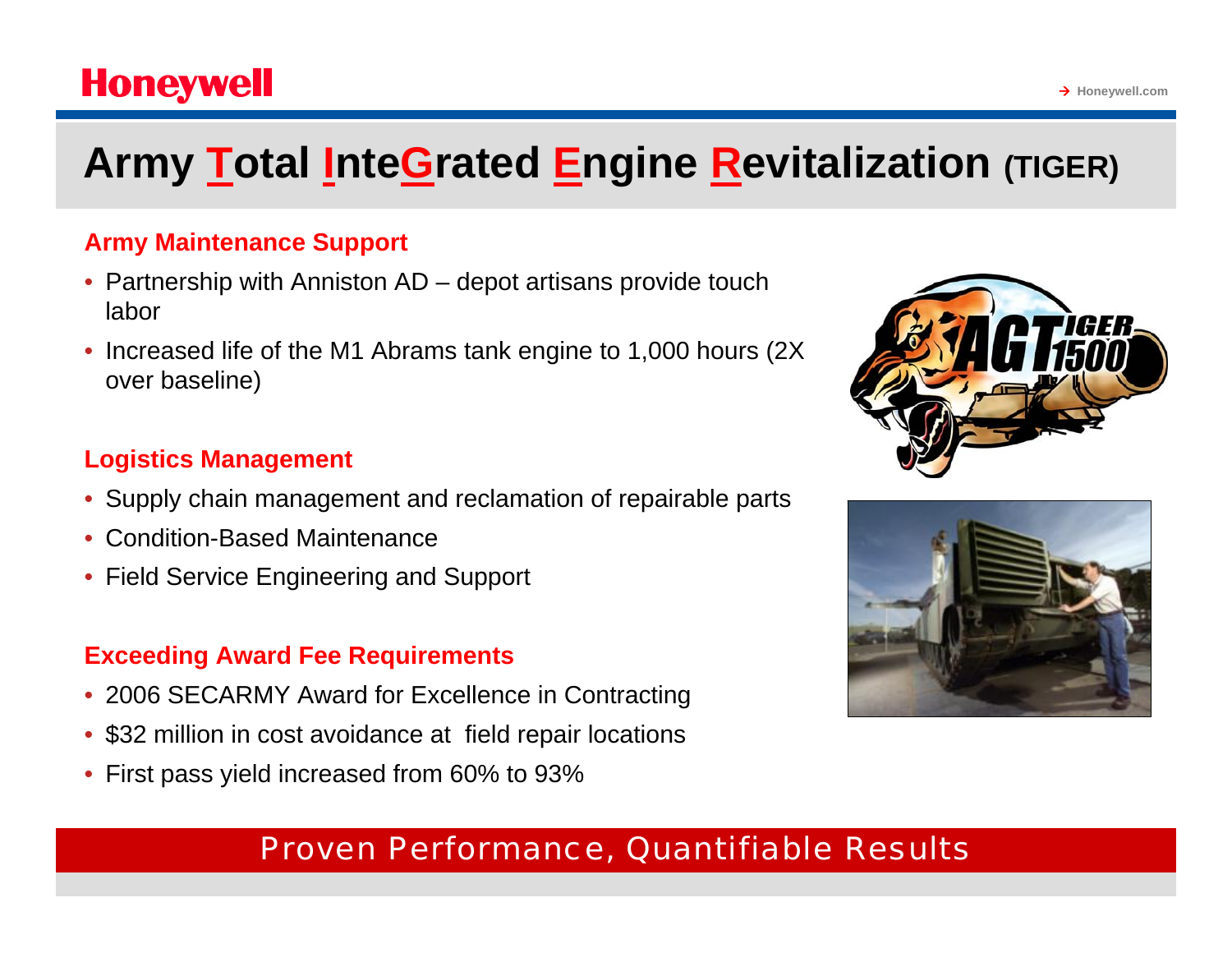# **Other Key Public-Private Partnerships**

- **Army T-55 Engine at CCAD (Corpus Christi, Texas)**
	- Life-cycle management on CH-47 Chinook engine and improved component reliability
	- 90% availability and decreased maintenance interval by 50%
- **Navy Total Logistics Support (TLS) at Fleet Readiness Center East (Cherry Point, NC) and Fleet Readiness Center – Southeast (Jacksonville, FL)**
	- Deliver repairables for auxiliary power units and main fuel controls
	- 99% acceptance rate; and \$70M+ in savings over the contract period
- **Air Force Support Equipment Corporate Contract (Warner-Robins, Georgia)**
	- Integrated contract on F-15 Test Equipment to improve availability / obsolescence
	- 82% reduction in customer wait time (500 days to 90 days )
	- 93% reduction in acquisition lead time (417 days to 50 days)
- **Air Force Secondary Power Logistics Solutions at Ogden Air Logistics Center (Hill AFB, UT)**
	- Reliability improvements on C-130 and B-2 auxiliary power units; manage distribution center and supply chain
	- Started last year with 90% availability target

### *Proven Performance, Quantifiable Results*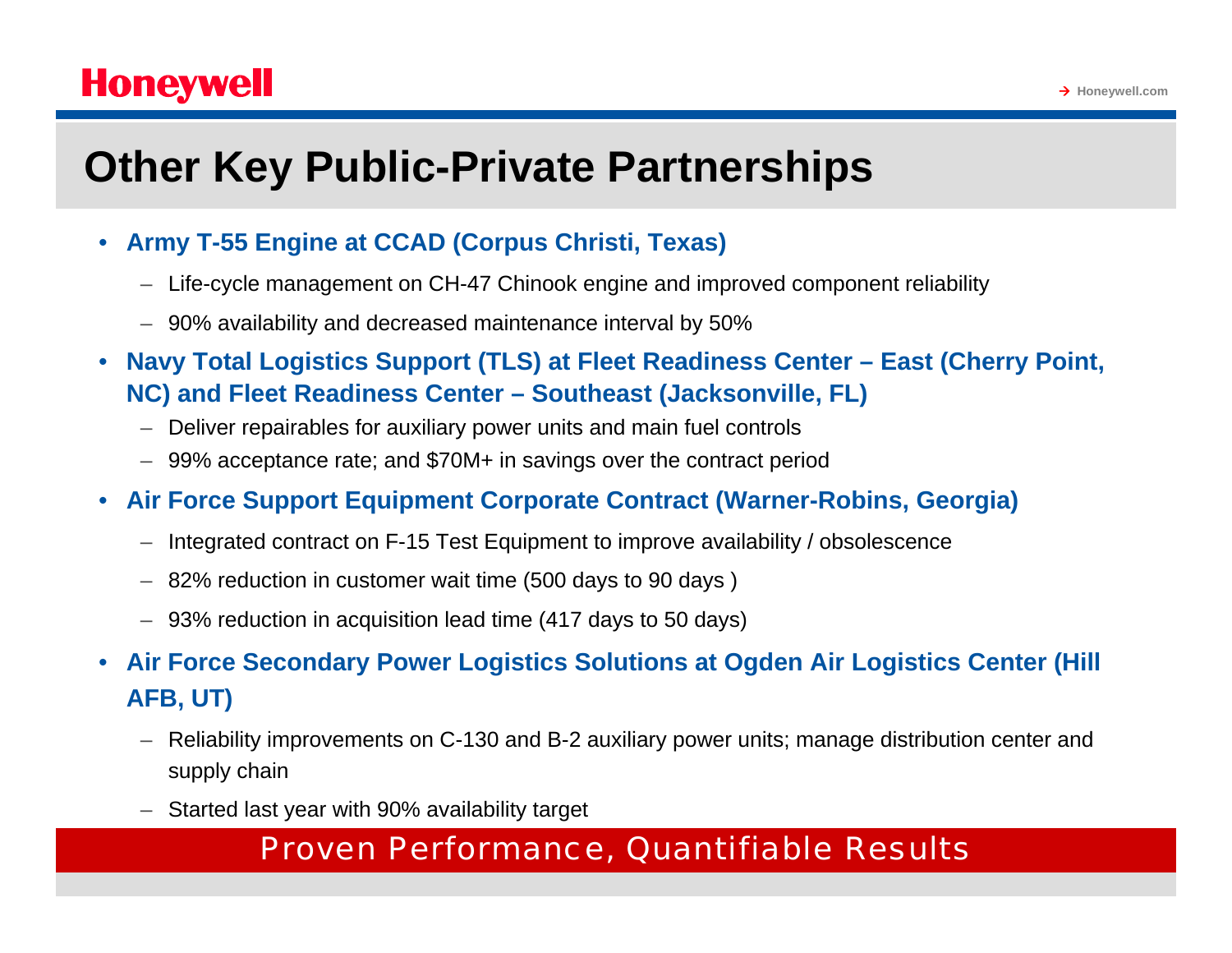## **Partnering Challenges**

### **Process Ambiguity Limits Partnerships**

- Partnerships can take 2-4 years to establish this needs to be cut in half
- Early collaboration between contracting, finance and maintenance enable partnership success
- No standard playbook and best practices/lessons learned for public-private partnerships
- Partnerships can leverage excess government capacity (labor, facilities, etc.) to provide best value – need to be able to quantify these savings in BCAs
- Lengthy approval process in inventory and component management slows durability and reliability improvements

### *Partnership Standardization is Critical*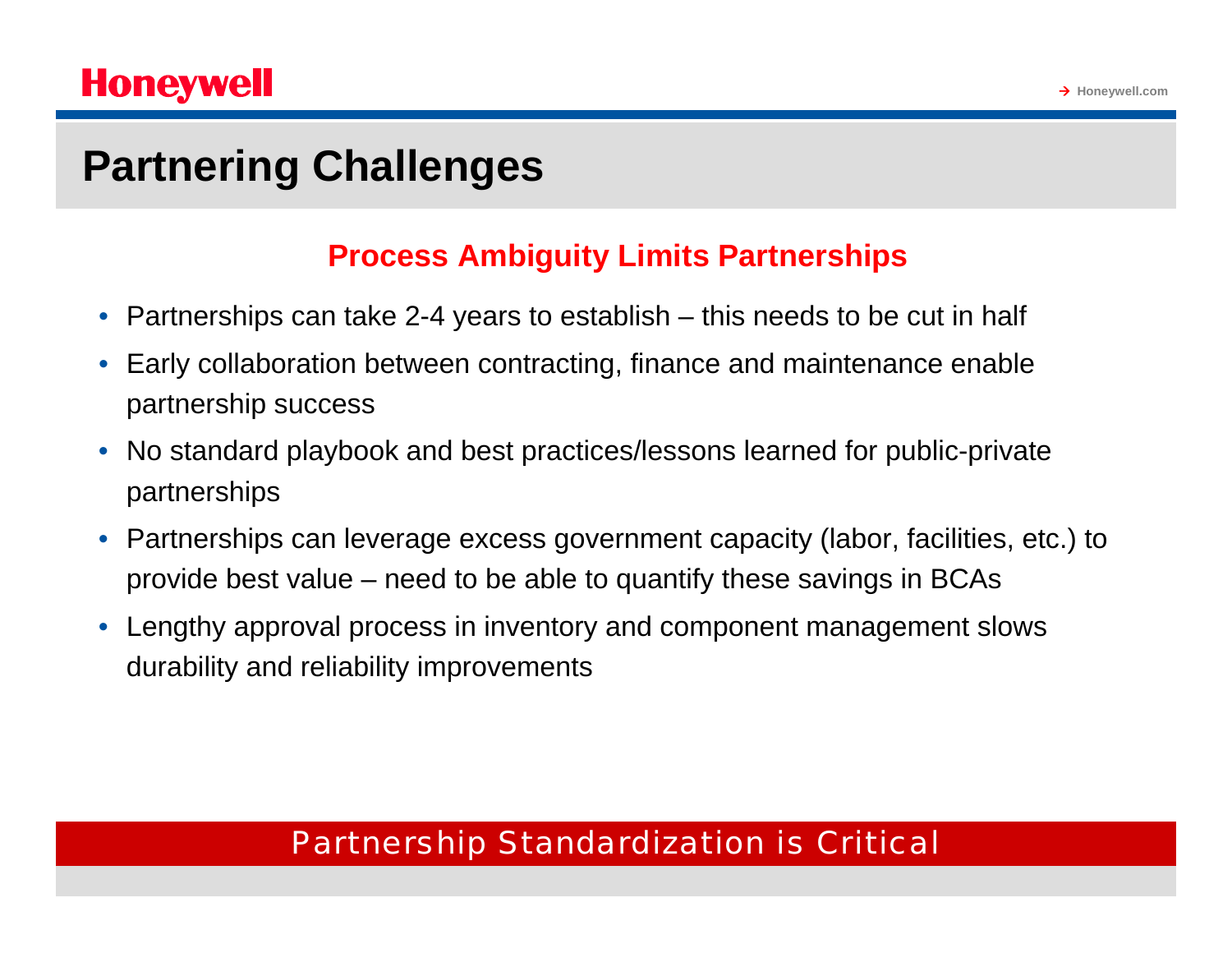## **Performance-Based Contracting Challenges**

- Lack of long-term agreements and Business Case Analyses (BCAs) that do not accurately reflect benefits are limiting factors in more widespread use of PBL contracts
- Allowing commercial, off-the-shelf items for component maintenance is an aspect of PBL contracting that can quickly incorporate reliability enhancements
	- Maintain form, fit and function of component
	- Army Product Improvement Program Pilot is tailor-made for Depot –Private PBL contracts
	- The requirement for subcontractors to comply with government cost accounting standards eliminates many preferred sources for parts

#### *Focus on Outcome Metrics – Prove Success*